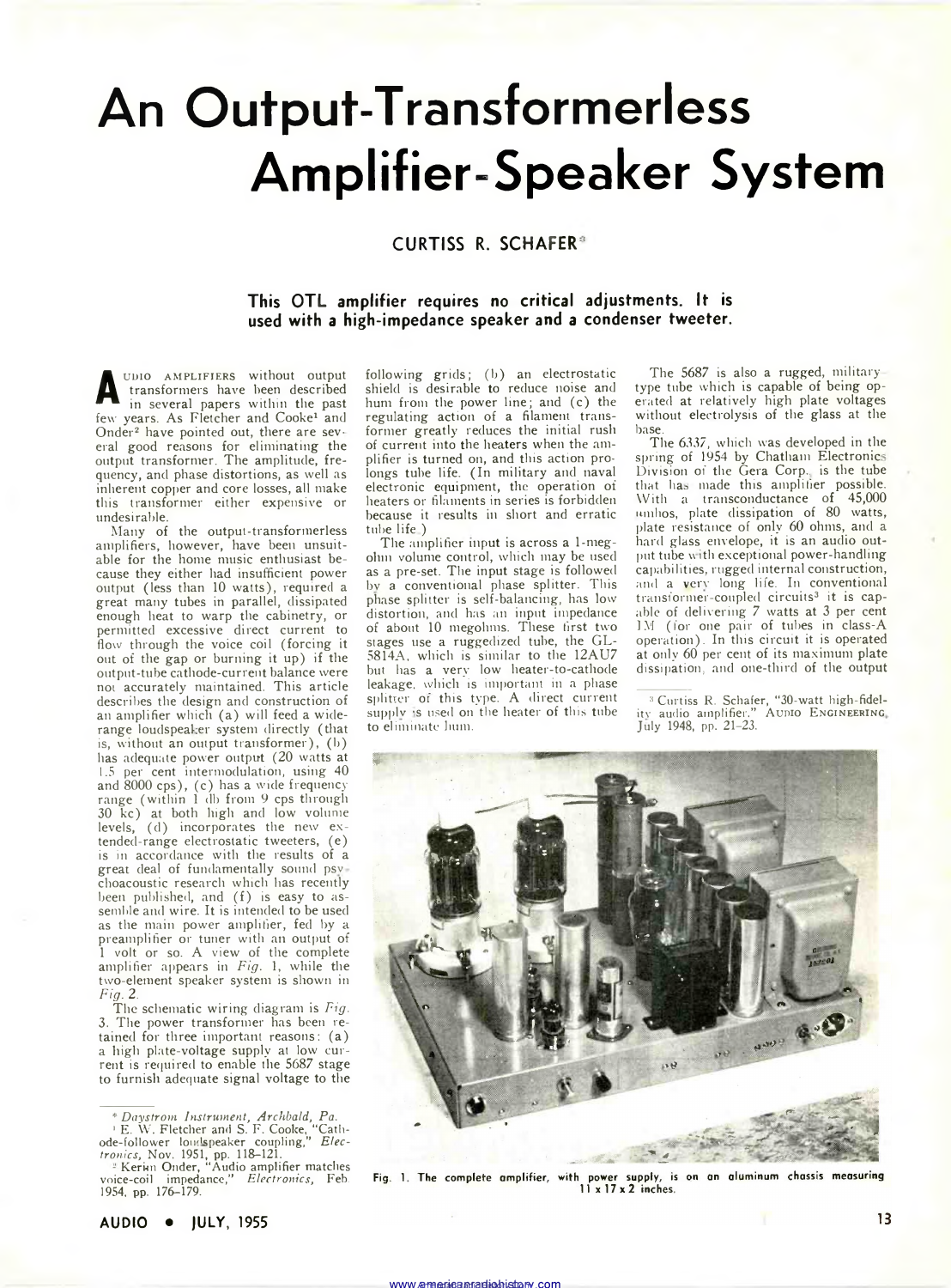power is dissipated in the plate-feed resistors, so the useable power output is about 20 watts. The plate-feed resistors *Rn* and *Ra* stabilize the load impedance at 167 ohms, despite the increase in impedance at the higher frequencies which characterizes moving-coil loudspeakers.4

The power transformer *Ti* is available as type 1570461 from Electronic Transformer Co. It may also be duplicated by combining other power transformers which the constructor may have on hand. The current ratings of the various windings are as follows: 6.3 volt (Y ), 1 amp.; 6.3 volt  $(Z)$ , 14.5 amp., c.t.; 10 volt, 0.4 amp.; 5 volt, 2 amp.; 1000 volt, c.t., 40 ma

The output of the 10-volt winding is rectified in a full-wave bridge rectifier and filtered for the heater of the 5814A. The value of the 15-ohm series resistance *Ra* should be set so that the voltage at the heater terminals of the GL-5814A is 6.0 volts at a power-line voltage of 117.

The low-voltage, high-current plate supply for the output stage uses four 1N158 fused-junction germanium recti-

4 Edgar M. Villchur, "Handbook of sound reproduction: Loudspeakers," Aunio Engineering, March 1953, pp. 32-34.

tiers in a paralleled half-wave voltagedoubler circuit, providing 250 volts at 800 ma. The 1N158 is a very efficient rectifier, having a drop of only 1.4 volts at full load. The 250 pf capacitors are each made up of two  $125 \mu f$  units in parallel. A filter choke is used to ensure adequate filtering. (This power supply, incidentally, is almost exactly what is required for the operation of an output



Fig. 2. The speaker, obtained from the maker on special order, and the Philco tweeter

stage using two power transistors, such<br>as the Minneapolis-Honeywell type the Minneapolis-Honeywell type 2N57, as these transistors draw collector currents up to 700 ma each; the only difference is that a regular halfwave rectifier circuit may be used instead of a voltage doubler.) It is a common fallacy to assume that push-pull stages require less filtering in the plate supply. It is true that hum is cancelled out in a well balanced push-pull stage under zero-signal, quiescent conditions; however, the stage is unbalanced the instant a signal comes through, and the hum frequencies react with a signal frequencies to increase the over-all intermodulation distortion, especially at low volume levels.

It should be noticed that one side of the 117-volt power line is grounded in the amplifier. For this reason, a polarized receptacle should be installed where the amplifier will be used, and the cord conducting power to the unit should be fitted with a polarized plug. One side of the 117-volt line is grounded at the distribution transformer, and also where the line goes through the entrance switch; this side of the line will show no voltage, or only a few volts, when an a c. voltmeter is connected between it and a good ground. This side of the line



Fig. 3. Complete schematic diagram of the amplifier and power supply. Key to the new amplifier is the 6337 tube with its low plate resistance.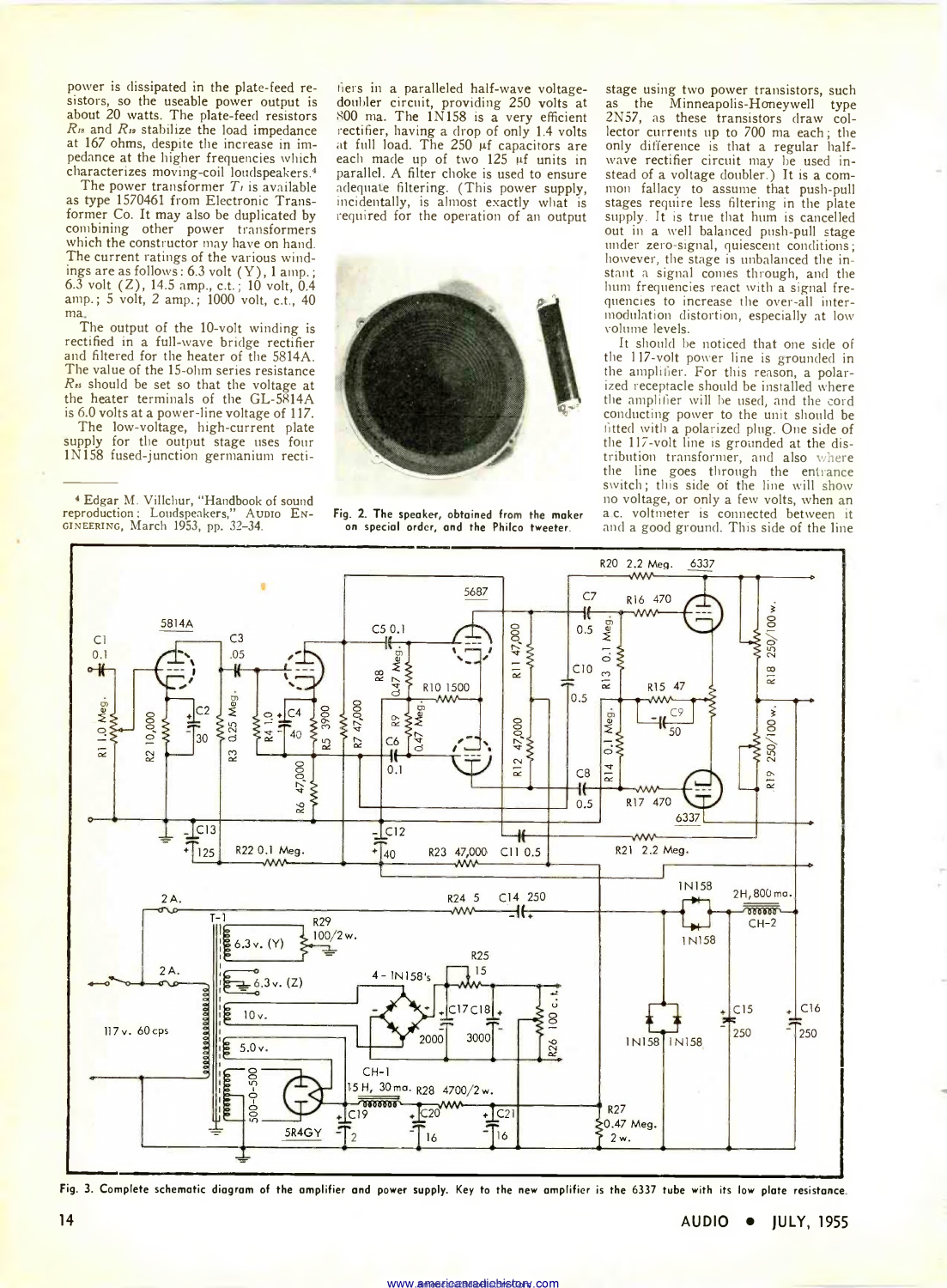

Fig. 4. Three methods of connecting speakers to the amplifier. At (A) a single high-impedance speaker; at (B) a woofer and electrostatic speaker; at (C) a woofer and two tweeters.

should be the same as the side that is internally grounded in the amplifier, and in addition, a heavy lead should be run from the binding post on the chassis to a good water pipe or radiator ground.

The power transformer and both chokes are mounted with their laminations perpendicular to the chassis; this results in the least amount of magnetic flux being radiated into the chassis. All ground returns must be made to a single point; the arrangement preferred here is a group of six solder lugs fanned out under the nut and split lockwasher of one of the screws holding the 15-henry choke. The use of an aluminum chassis also results in less hum from magnetic flux conduction. The chassis should be finished by being etched, anodized, and then having a coat of enamel baked on at about 35 deg. F. for 3 hours.

#### Negative Feedback

A great deal of negative feedback is not worthwhile in an audio amplifier. In the first place, practically no increase in speaker damping is achieved when the output impedance of the amplifier is made less than about one-third the impedance of the speaker.<sup>5</sup> This is because the electrical and mechanical impedances of the speaker become the controlling factors.

5 bigs. 12 14 (damping effect of amplifier source impedance on speaker), Aunio En-<br>GINEERING, August 1953, p. 27.



In the second place, many professionally designed amplifiers are regenerative at the low and high ends of their frequency ranges. Low-frequency regenera tion is obnoxious because it causes the amplifier to overload with the rumble from a turntable. High frequency regeneration is undesirable because it gives a tinny or "hashy" quality to the highs; this tinny quality is often blamed on the metallic diaphragms used in most tweeters. High-frequency regeneration, as well as low, is caused by phase shifts in the coupling networks in an amplifier, so that the feedback is actually regenerative rather than degenerative, and it has been very much in evidence in a great many recent amplifier designs, as shown by the little ripples which ride the top of a square wave passed through these amplifiers.

In the present amplifier, about 2 per cent of the voltage on each output plate is fed back degeneratively to the input of the preceding stage. This is sufficient to stabilize gain and give some reduction in output impedance, and because the feedback is over only two stages, there is no evidence of either high or low-frequency regeneration.

All resistors are 1-watt unless other wattages are specified. The 270 ohm resistors *Ris* and *Ris* are required in this circuit because a high-resistance voice coil cannot carry the plate currents for the output tubes. Isolating capacitors are not necessary however, because no direct current can flow through the voice coil even if the plate currents are badly unbalanced. Direct current will flow through the voice coil, however, if the coil is shorted to either the inner or outer pole-piece. For this reason, do not attempt to use a speaker with a rubbing voice coil. If the coil is properly centered, the usual insulation is adequate for the low plate voltage used.

*Ris* and *Rm* should be adjusted by means of the sliding taps so that their resistances are approximately equal, that is, within 2 or 3 per cent of each other. This is easily done with an ordinary ohmmeter, not by reading the absolute values of resistance, but by seeing that the deflection of the meter is the same for both resistors.

No critical adjustments of any kind are required on this amplifier. Plate-current balance in the output stage need be only an approximation, for good lowfrequency response does not depend upon

www.americanaadichistom.com

balancing out the direct current component in the primary of an output transformer. Balance within 10 per cent may easily be achieved by connecting a d.c. voltmeter between amplifier output terminal *B* and the voice coil centertap, and then adjusting *R<sub>so</sub>* for a minimum reading on the voltmeter reducing the voltage range of the meter as the unbalance voltage drops. If a speaker is used that does not have a tapped voice coil, adequate balance may be realized by adjusting *Rio* so that the voltage drop across *R,,* is equal to the voltage drop across *Ris.* Once the adjustment of *Rio* is made it may be forgotten for a year or two, as plate-current drift in the 6337 is negligible.

#### Loudspeakers

Any one of three speaker arrangements may be used. These are shown in *Fig. 4.* The one in (A) employs a 12 inch model with a centertapped 250-ohm copper voice coil, made up through the courtesy of the manufacturer. At this time, it is not considered it feasible to "make a speaker with an aluminum voice coil having an impedance of 250 ohms. The trouble is that aluminum wire is very fragile, and it is extremely difficult to tin, even by ultrasonic means, as the wire simply disappears during the process of tinning if it is too fine. It is also not possible to obtain aluminum wire in a very fine gauge because it is too fragile to handle." The speaker is simply connected across the amplifier output, plateto-plate; a wire should be run from the frame of the speaker to the ground binding post on the amplifier chassis.

The frequency response curve of this speaker shows that with the copper voice coil it is deficient at the high frequencies *(Fig.* 5). One way of compensating for this deficiency is to use about 30 db treble boost in the preamplifier taking care to see that the treble boost complements the treble droop in the speaker so that a fairly flat response is obtained from the combination. The unit should be used in an enclosure that will provide adequate loading at the rear of the cone by means of a folded exponential horn.

The best combination, however, uses *(Continued on page 42)*

<sup>&</sup>lt;sup>6</sup> H. F. Olson and R. A. Hackley, "Combination Horn and Direct Radiator Loud-Speaker," *Proc. I.R.E.* Dec. 1936, pp. 1557— 15C6.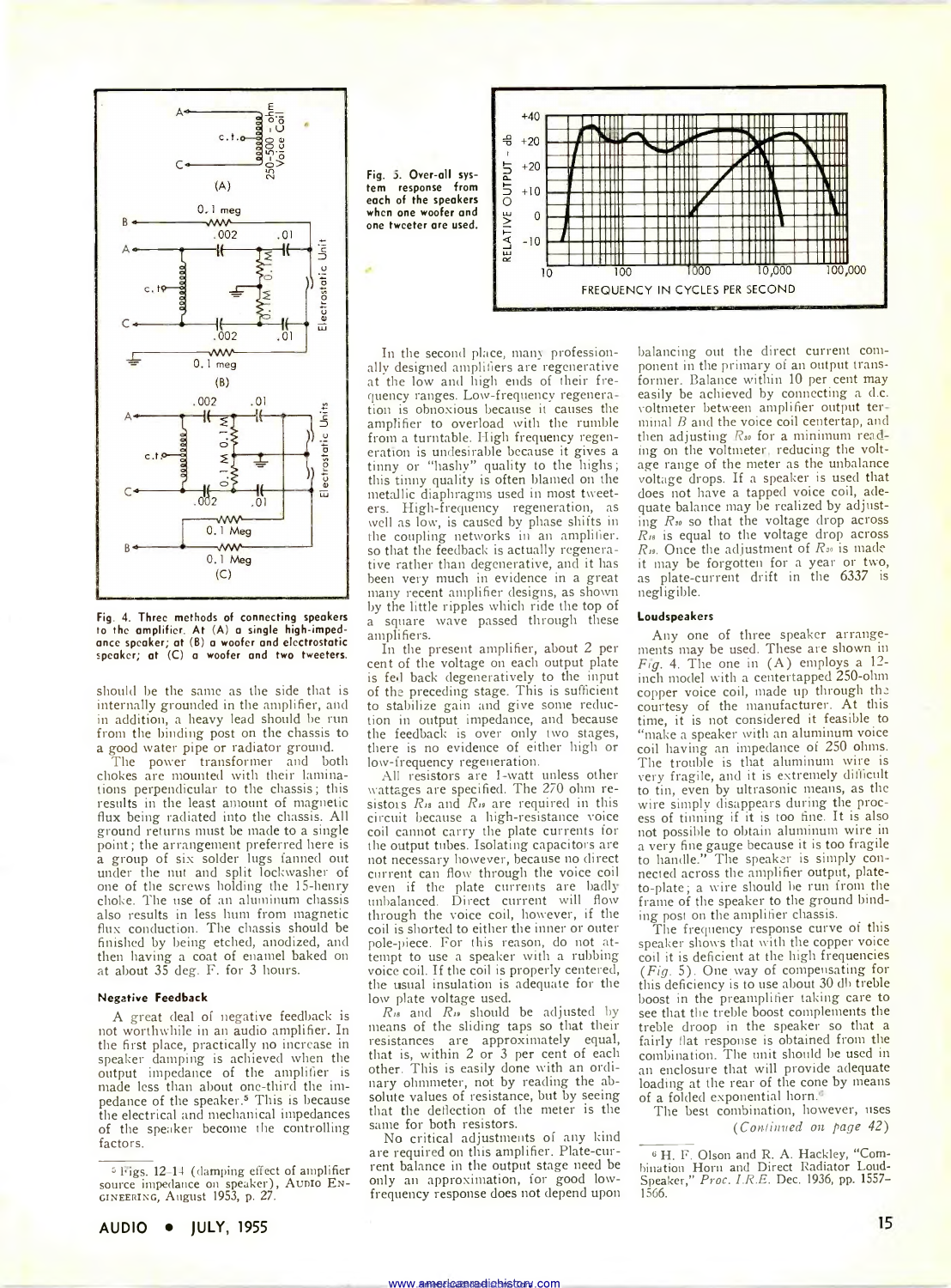one or two electrostatic tweeters, as shown in *Fig.* 4 (B) and (C). Three of these tweeters are presently available: the Philco shown in *Fig. 2* ; the "Kilosphere," made by Columbia Records; and the Kingdom-Lorenz SKL 100. The SKL 100 and the Korting are described in the literature.<sup>7, 8</sup> The author used a Western Electric 640A condenser microphone as a tweeter during the initial development of this amplifier-speaker system. This use of the 640A has also been described in the literature.<sup>9</sup> The high frequencies from the 640A, while very clean, were too sharply beamed; the Philco unit, constructed as a section of a cylinder, diffuses the highs very nicely, especially when used in pairs with one unit on each side of the woofer.

Electrostatic speakers, as such, are not new. The Kyle electrostatic speaker was used with Peerless radio receivers about 25 years ago, and gave cleaner reproduction than the dynamic speakers of that day. The Kyle speaker required a polarizing voltage of about 1,000 volts, however, and insulation ruptures were common

Basically, the electrostatic speaker consists of a rigid back plate, a very thin dielectric, and a foil membrane which forms the active or vibrating sound radiator. If an alternating voltage is applied across the back plate and the membrane, the electrostatic forces cause the membrane to be attracted to the back

7 Marvin Hobbs, "Electrostatic speaker accents high frequencies," *Electronics,*

Nov. 1954, pp. 143-145. 8 Data Sheet on Kingdom/Lorenz Elec-trostatic Loudspeaker, Model SKL 100. 91. Rudnick and M. N. Stein, "Reciprocity free-field calibration of microphones to 100 kc in air" *Jour. A.S.A.,,* Nov. 1948, p. 824.